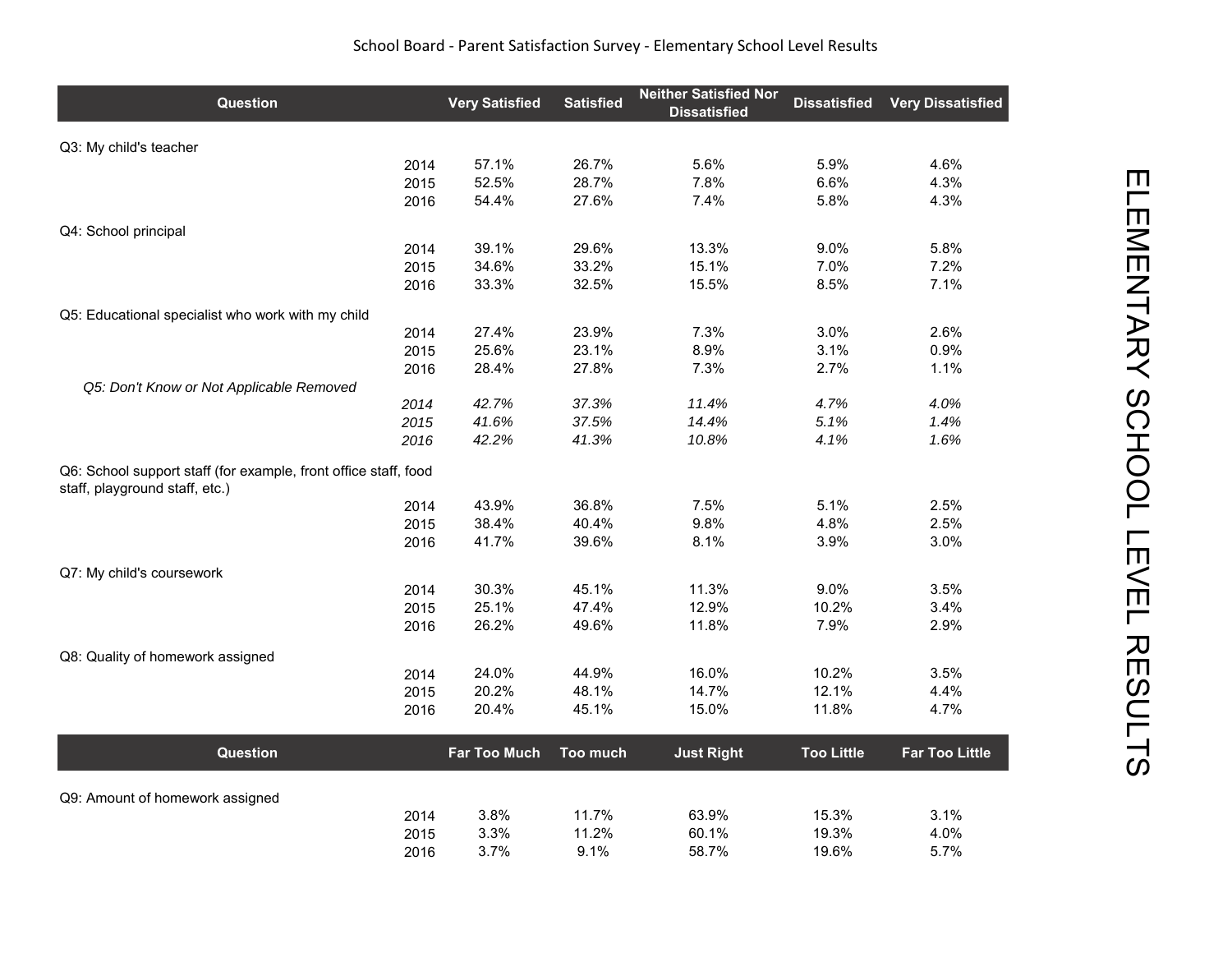| <b>Question</b>                           |      | <b>Very Satisfied</b> | <b>Satisfied</b> | <b>Neither Satisfied Nor</b><br><b>Dissatisfied</b> | <b>Dissatisfied</b> | <b>Very Dissatisfied</b> |
|-------------------------------------------|------|-----------------------|------------------|-----------------------------------------------------|---------------------|--------------------------|
| Q10: After school tutorials               |      |                       |                  |                                                     |                     |                          |
|                                           | 2014 | 8.8%                  | 62.5%            | 9.8%                                                | 3.1%                | 2.2%                     |
|                                           | 2015 | 3.3%                  | 8.6%             | 6.3%                                                | 2.2%                | 2.6%                     |
|                                           | 2016 | 4.2%                  | 10.8%            | 8.2%                                                | 2.7%                | 2.2%                     |
| Q10: Don't Know or Not Applicable Removed |      |                       |                  |                                                     |                     |                          |
|                                           | 2014 | 23.5%                 | 36.3%            | 26.1%                                               | 8.4%                | 5.8%                     |
|                                           | 2015 | 14.5%                 | 37.6%            | 27.4%                                               | 9.4%                | 11.1%                    |
|                                           | 2016 | 14.9%                 | 38.5%            | 29.1%                                               | 9.6%                | 7.9%                     |
| Q11: Grading system                       |      |                       |                  |                                                     |                     |                          |
|                                           | 2014 | 12.2%                 | 48.9%            | 20.8%                                               | 8.4%                | 3.6%                     |
|                                           | 2015 | 11.1%                 | 45.3%            | 22.7%                                               | 11.2%               | 3.5%                     |
|                                           | 2016 | 12.3%                 | 44.8%            | 22.5%                                               | 9.5%                | 3.2%                     |
| Q12: Special education services           |      |                       |                  |                                                     |                     |                          |
|                                           | 2014 | 7.3%                  | 9.6%             | 6.4%                                                | 3.9%                | 2.7%                     |
|                                           | 2015 | 4.7%                  | 7.3%             | 4.2%                                                | 2.6%                | 1.8%                     |
|                                           | 2016 | 7.2%                  | 12.3%            | 5.6%                                                | 2.1%                | 1.1%                     |
| Q12: Don't Know or Not Applicable Removed |      |                       |                  |                                                     |                     |                          |
|                                           | 2014 | 24.4%                 | 32.1%            | 21.3%                                               | 13.1%               | 9.1%                     |
|                                           | 2015 | 23.0%                 | 35.4%            | 20.6%                                               | 12.4%               | 8.6%                     |
|                                           | 2016 | 25.3%                 | 43.5%            | 19.8%                                               | 7.4%                | 3.9%                     |
| Q13: Gifted services                      |      |                       |                  |                                                     |                     |                          |
|                                           | 2014 | 6.7%                  | 11.7%            | 8.1%                                                | 6.1%                | 5.0%                     |
|                                           | 2015 | 4.9%                  | 8.8%             | 6.7%                                                | 5.4%                | 4.3%                     |
|                                           | 2016 | 5.0%                  | 10.4%            | 6.9%                                                | 3.5%                | 5.1%                     |
| Q13: Don't Know or Not Applicable Removed |      |                       |                  |                                                     |                     |                          |
|                                           | 2014 | 17.9%                 | 31.1%            | 21.6%                                               | 16.2%               | 13.2%                    |
|                                           | 2015 | 16.3%                 | 29.3%            | 22.1%                                               | 17.9%               | 14.3%                    |
|                                           | 2016 | 16.1%                 | 33.8%            | 22.4%                                               | 11.2%               | 16.5%                    |
| Q14: Support for college readiness        |      |                       |                  |                                                     |                     |                          |
|                                           | 2014 | 7.7%                  | 12.0%            | 8.9%                                                | 2.0%                | 1.8%                     |
|                                           | 2015 | 5.5%                  | 10.9%            | 7.7%                                                | 2.3%                | 2.0%                     |
|                                           | 2016 | 5.2%                  | 11.8%            | 8.8%                                                | 2.1%                | 1.7%                     |
| Q14: Don't Know or Not Applicable Removed |      |                       |                  |                                                     |                     |                          |
|                                           | 2014 | 23.9%                 | 36.9%            | 27.5%                                               | 6.3%                | 5.4%                     |
|                                           | 2015 | 17.1%                 | 36.3%            | 32.3%                                               | 7.2%                | 7.2%                     |
|                                           | 2016 | 17.5%                 | 39.8%            | 29.9%                                               | 7.1%                | 5.8%                     |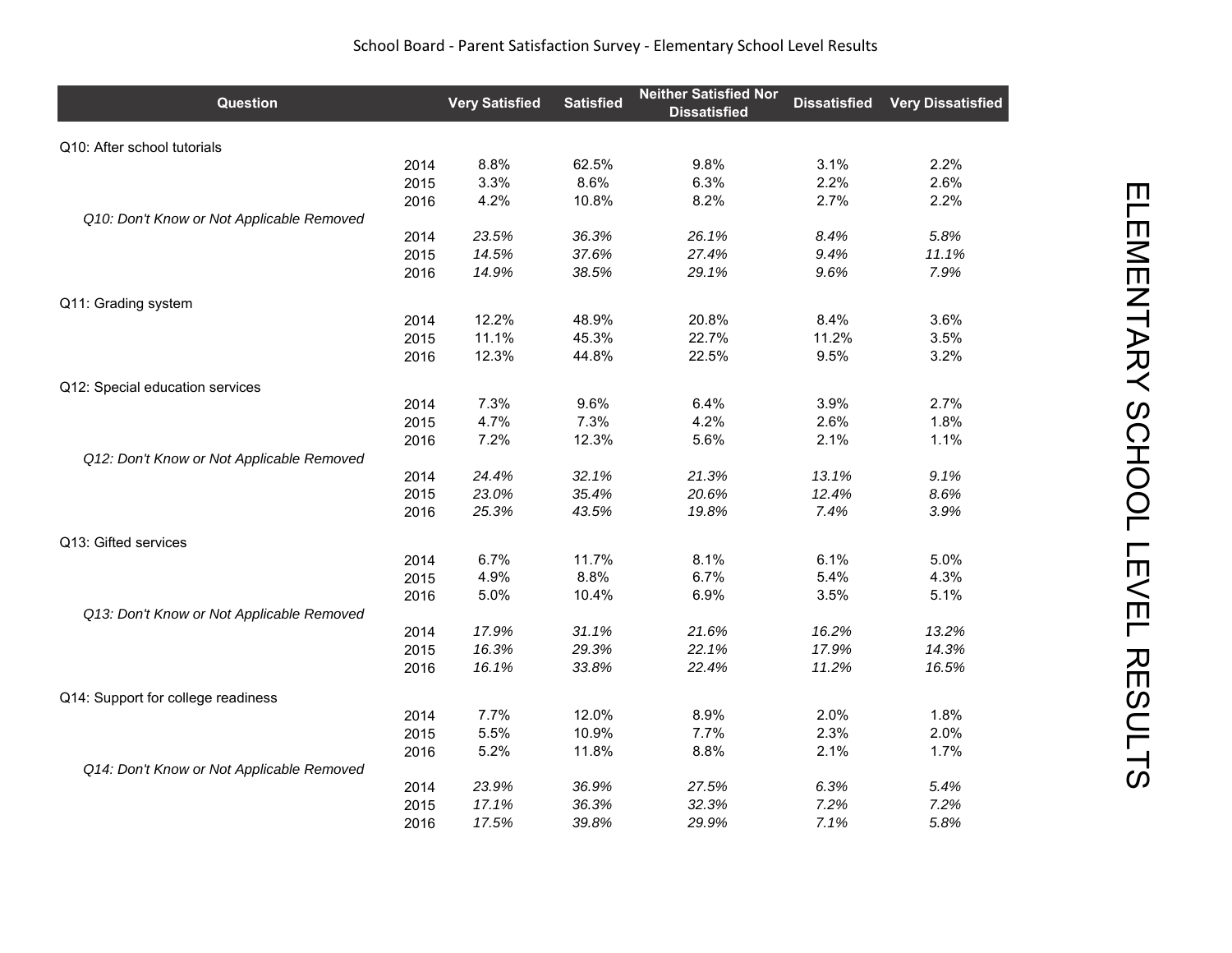| Question                                  |      | <b>Very Satisfied</b> | <b>Satisfied</b> | <b>Neither Satisfied Nor</b><br><b>Dissatisfied</b> | <b>Dissatisfied</b> | <b>Very Dissatisfied</b> |
|-------------------------------------------|------|-----------------------|------------------|-----------------------------------------------------|---------------------|--------------------------|
| Q15: Support for career readiness         |      |                       |                  |                                                     |                     |                          |
|                                           | 2014 | 4.9%                  | 11.1%            | 9.8%                                                | 2.2%                | 1.3%                     |
|                                           | 2015 | 4.2%                  | 8.9%             | 8.0%                                                | 1.8%                | 1.8%                     |
|                                           | 2016 | 4.0%                  | 11.3%            | 8.2%                                                | 2.0%                | 1.7%                     |
| Q15: Don't Know or Not Applicable Removed |      |                       |                  |                                                     |                     |                          |
|                                           | 2014 | 16.7%                 | 37.7%            | 33.4%                                               | 7.4%                | 4.5%                     |
|                                           | 2015 | 17.1%                 | 36.3%            | 32.3%                                               | 7.2%                | 7.2%                     |
|                                           | 2016 | 14.7%                 | 41.6%            | 30.3%                                               | 7.2%                | 6.3%                     |
| Q16: School sports                        |      |                       |                  |                                                     |                     |                          |
|                                           | 2014 | 7.7%                  | 16.6%            | 13.2%                                               | 7.5%                | 3.6%                     |
|                                           | 2015 | 3.4%                  | 12.6%            | 9.7%                                                | 7.5%                | 3.8%                     |
|                                           | 2016 | 4.9%                  | 18.5%            | 12.1%                                               | 7.0%                | 3.0%                     |
| Q16: Don't Know or Not Applicable Removed |      |                       |                  |                                                     |                     |                          |
|                                           | 2014 | 15.8%                 | 34.3%            | 27.1%                                               | 15.5%               | 7.5%                     |
|                                           | 2015 | 9.3%                  | 34.0%            | 26.3%                                               | 20.2%               | 10.3%                    |
|                                           | 2016 | 10.7%                 | 40.7%            | 26.6%                                               | 15.3%               | 6.6%                     |
| Q17: Extra-curricular activities          |      |                       |                  |                                                     |                     |                          |
|                                           | 2014 | 14.8%                 | 33.2%            | 14.1%                                               | 6.7%                | 2.2%                     |
|                                           | 2015 | 11.8%                 | 31.7%            | 13.0%                                               | 9.0%                | 2.4%                     |
|                                           | 2016 | 15.1%                 | 32.4%            | 13.7%                                               | 7.6%                | 2.0%                     |
| Q17: Don't Know or Not Applicable Removed |      |                       |                  |                                                     |                     |                          |
|                                           | 2014 | 20.9%                 | 46.8%            | 19.8%                                               | 9.4%                | 3.0%                     |
|                                           | 2015 | 17.4%                 | 46.7%            | 19.2%                                               | 13.2%               | 3.5%                     |
|                                           | 2016 | 21.3%                 | 45.8%            | 19.4%                                               | 10.7%               | 2.9%                     |
| Q18: Opportunities for parent involvement |      |                       |                  |                                                     |                     |                          |
|                                           | 2014 | 36.3%                 | 45.2%            | 9.7%                                                | 3.1%                | 2.9%                     |
|                                           | 2015 | 29.6%                 | 47.8%            | 14.5%                                               | 4.3%                | 2.0%                     |
|                                           | 2016 | 31.4%                 | 46.8%            | 12.3%                                               | 4.7%                | 1.7%                     |
| Q19: School discipline                    |      |                       |                  |                                                     |                     |                          |
|                                           | 2014 | 21.6%                 | 42.4%            | 12.4%                                               | 7.1%                | 4.2%                     |
|                                           | 2015 | 17.4%                 | 38.9%            | 15.3%                                               | 9.9%                | 5.9%                     |
|                                           | 2016 | 20.0%                 | 40.6%            | 12.1%                                               | 9.9%                | 6.1%                     |
| Q19: Don't Know or Not Applicable Removed |      |                       |                  |                                                     |                     |                          |
|                                           | 2014 | 24.7%                 | 48.4%            | 14.2%                                               | 8.0%                | 4.8%                     |
|                                           | 2015 | 19.9%                 | 44.6%            | 17.5%                                               | 11.3%               | 6.7%                     |
|                                           | 2016 | 22.5%                 | 45.8%            | 13.6%                                               | 11.1%               | 6.9%                     |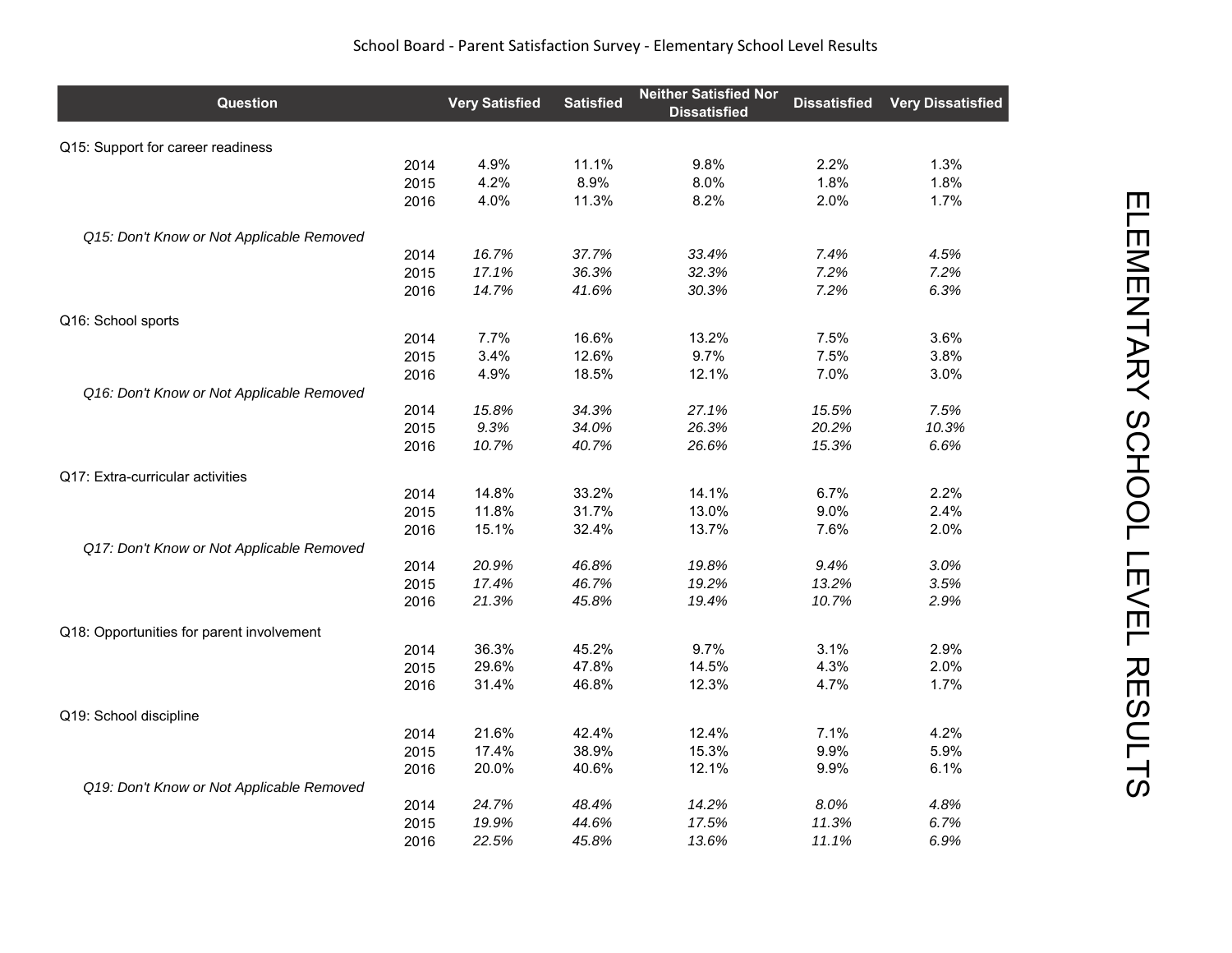| Question                                     |      | <b>Very Satisfied</b> | <b>Satisfied</b> | <b>Neither Satisfied Nor</b><br><b>Dissatisfied</b> | <b>Dissatisfied</b> | <b>Very Dissatisfied</b> |
|----------------------------------------------|------|-----------------------|------------------|-----------------------------------------------------|---------------------|--------------------------|
| Q20: Progress updates received from teachers |      |                       |                  |                                                     |                     |                          |
|                                              | 2014 | 31.2%                 | 40.1%            | 12.4%                                               | 11.3%               | 4.3%                     |
|                                              | 2015 | 26.6%                 | 39.6%            | 14.2%                                               | 14.4%               | 4.5%                     |
|                                              | 2016 | 29.0%                 | 41.9%            | 11.6%                                               | 12.2%               | 4.6%                     |
| Q21: Communication from my child's school    |      |                       |                  |                                                     |                     |                          |
|                                              | 2014 | 35.1%                 | 45.7%            | 9.6%                                                | 5.9%                | 3.4%                     |
|                                              | 2015 | 29.7%                 | 47.5%            | 12.4%                                               | 6.9%                | 3.1%                     |
|                                              | 2016 | 30.7%                 | 48.3%            | 12.0%                                               | 5.9%                | 2.7%                     |
| Q22: Communication from the school district  |      |                       |                  |                                                     |                     |                          |
|                                              | 2014 | 19.4%                 | 48.2%            | 20.7%                                               | 5.0%                | 3.1%                     |
|                                              | 2015 | 17.8%                 | 50.5%            | 19.8%                                               | 5.8%                | 2.9%                     |
|                                              | 2016 | 18.0%                 | 51.8%            | 20.2%                                               | 5.2%                | 2.5%                     |
| Q23: School district website                 |      |                       |                  |                                                     |                     |                          |
|                                              | 2014 | 18.2%                 | 49.4%            | 19.7%                                               | 5.9%                | 1.8%                     |
|                                              | 2015 | 12.7%                 | 50.1%            | 22.8%                                               | 5.9%                | 2.2%                     |
|                                              | 2016 | 17.1%                 | 50.3%            | 19.3%                                               | 5.6%                | 1.7%                     |
| Q24: Availability of translation service     |      |                       |                  |                                                     |                     |                          |
|                                              | 2014 | 4.6%                  | 8.9%             | 5.7%                                                | 0.7%                | 0.8%                     |
|                                              | 2015 | 3.2%                  | 6.8%             | 4.1%                                                | 1.6%                | 0.8%                     |
|                                              | 2016 | 6.8%                  | 10.0%            | 5.7%                                                | 1.3%                | 0.5%                     |
| Q24: Don't Know or Not Applicable Removed    |      |                       |                  |                                                     |                     |                          |
|                                              | 2014 | 22.4%                 | 43.1%            | 27.5%                                               | 3.4%                | 3.7%                     |
|                                              | 2015 | 19.6%                 | 41.1%            | 25.0%                                               | 9.5%                | 4.8%                     |
|                                              | 2016 | 28.2%                 | 41.1%            | 23.4%                                               | 5.4%                | 1.9%                     |
| Q25: School bus and bus driver               |      |                       |                  |                                                     |                     |                          |
|                                              | 2014 | 23.6%                 | 22.4%            | 5.5%                                                | 2.8%                | 2.2%                     |
|                                              | 2015 | 17.1%                 | 22.2%            | 5.5%                                                | 2.7%                | 1.0%                     |
|                                              | 2016 | 24.4%                 | 21.8%            | 5.3%                                                | 4.1%                | 2.0%                     |
| Q25: Don't Know or Not Applicable Removed    |      |                       |                  |                                                     |                     |                          |
|                                              | 2014 | 41.8%                 | 39.7%            | 9.7%                                                | 5.0%                | 3.8%                     |
|                                              | 2015 | 35.3%                 | 45.8%            | 11.4%                                               | 5.5%                | 2.0%                     |
|                                              | 2016 | 42.3%                 | 37.8%            | 9.3%                                                | 7.1%                | 3.5%                     |